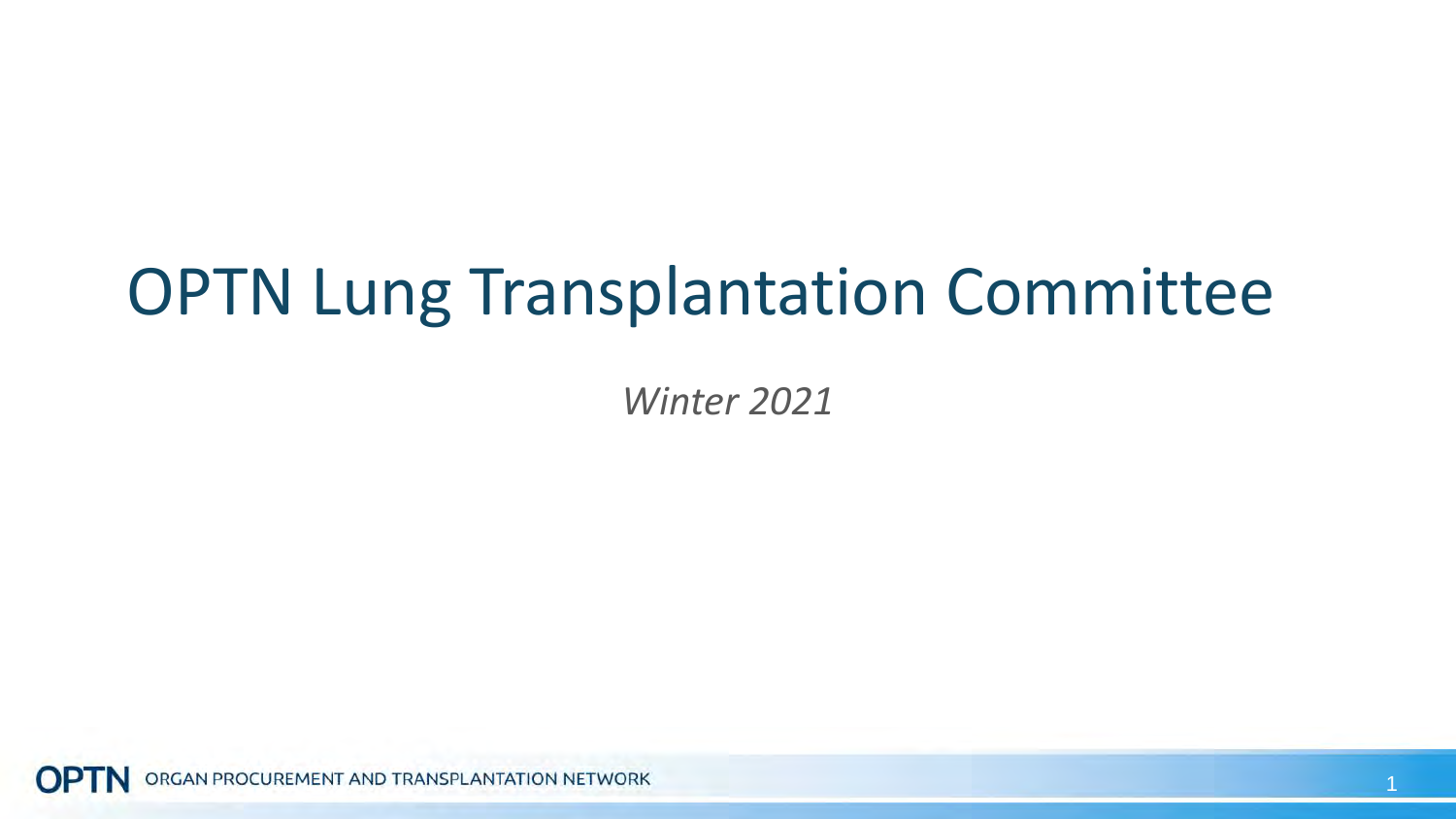# Continuous Distribution of Lungs Development

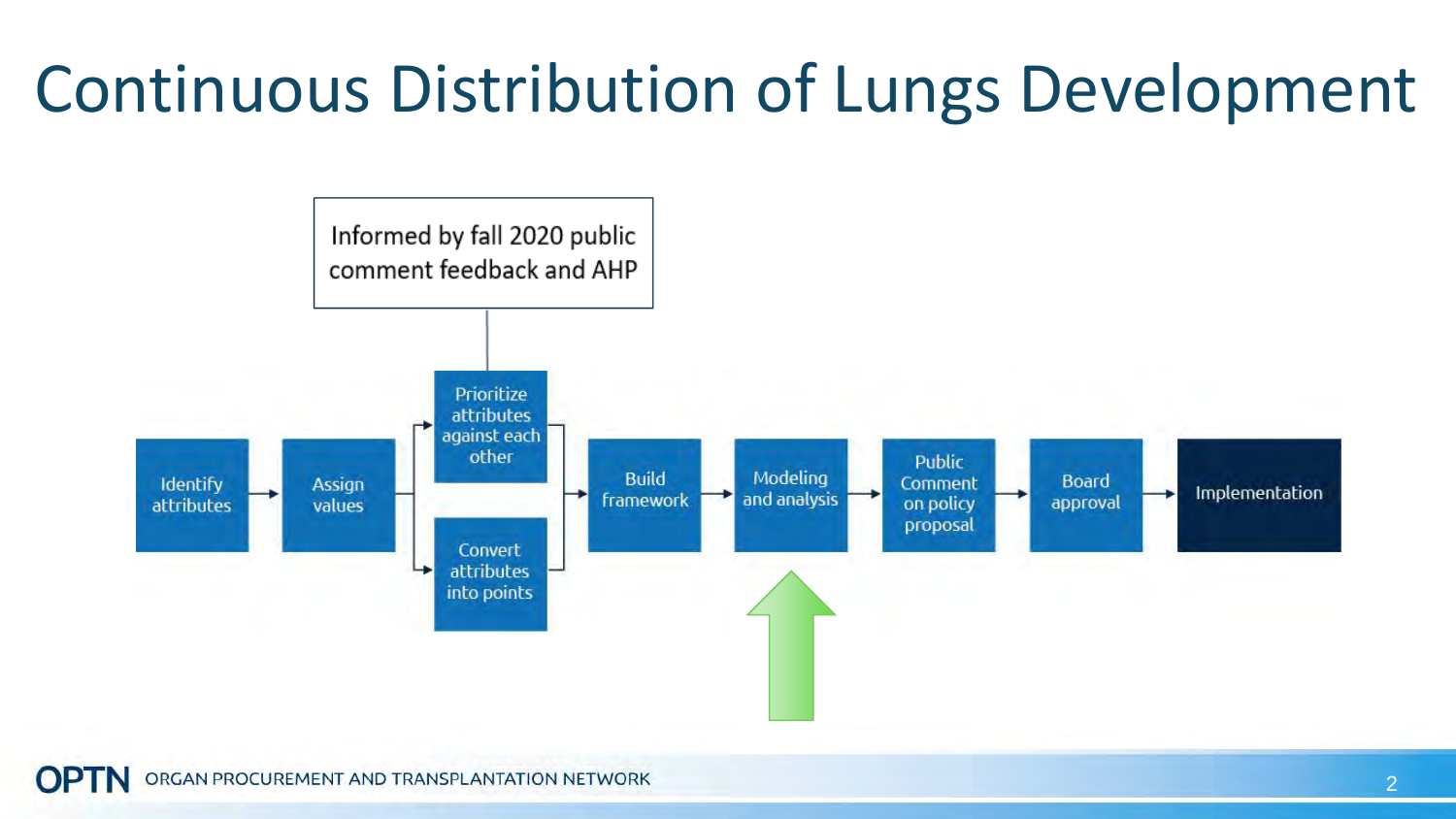## AHP Results by Community Groups

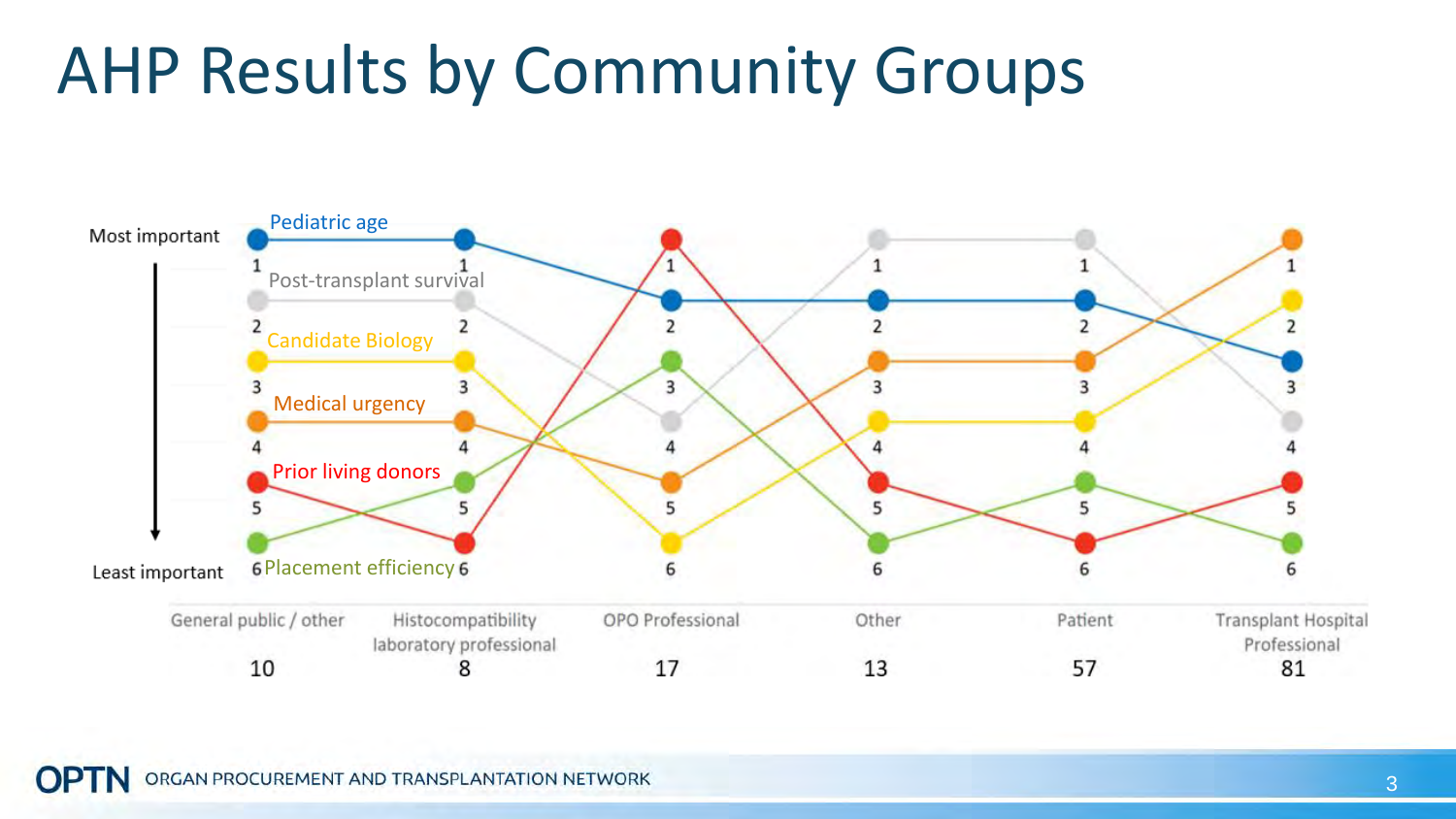# Current Policy vs. Community Priorities

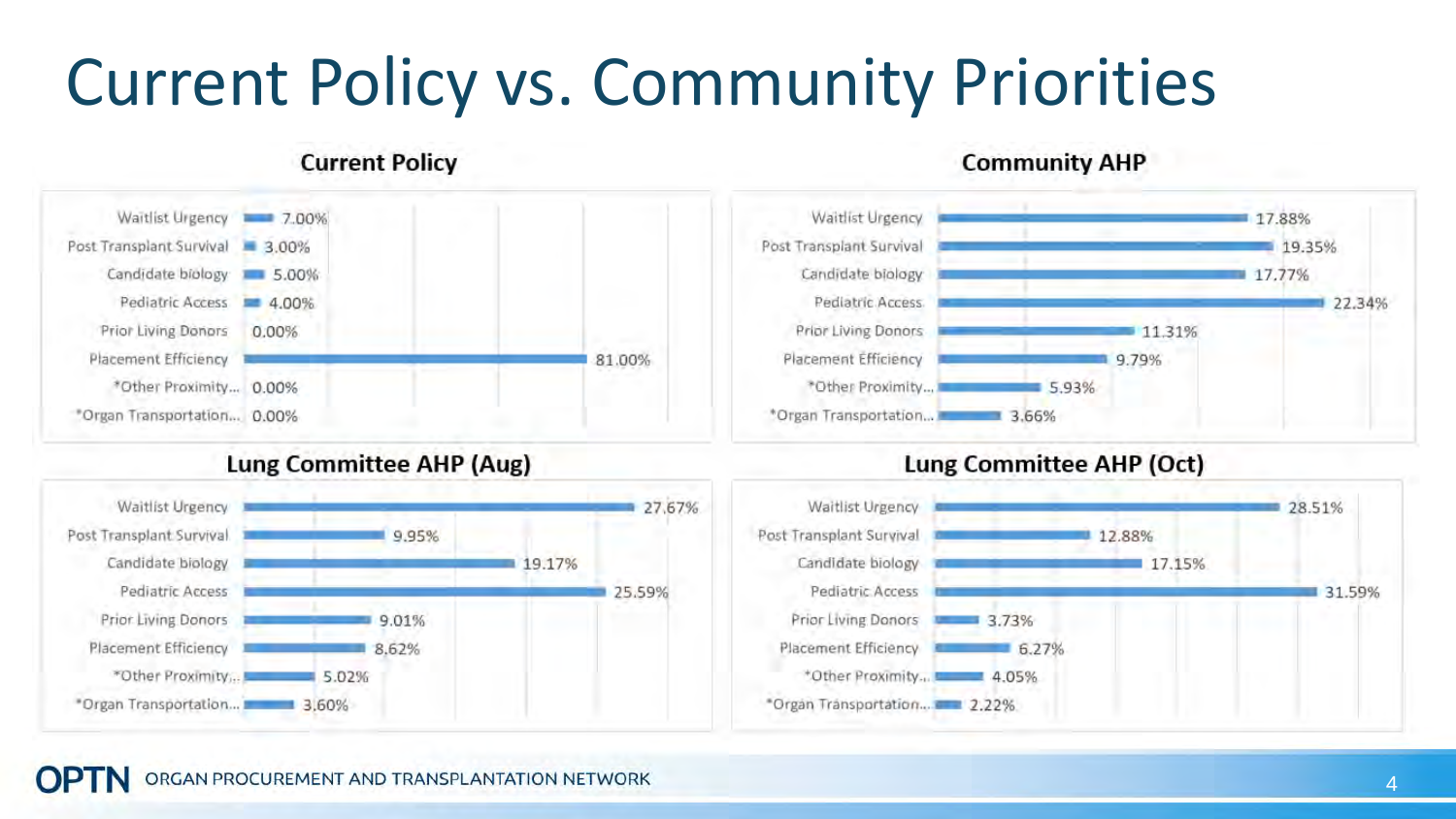# Priorities Inform Relative Attribute Weights

|                             | Final                                        | <b>SRTR Modeling Request</b> |                   |                                   |                                       |
|-----------------------------|----------------------------------------------|------------------------------|-------------------|-----------------------------------|---------------------------------------|
|                             | Committee<br><b>AHP Results</b><br>(Rounded) | 2:1<br><b>LAS</b>            | 1:1<br><b>LAS</b> | Higher<br>Placement<br>Efficiency | Higher<br>Candidate<br><b>Biology</b> |
| <b>Waitlist Survival</b>    | 29%                                          | 28%                          | 21%               | 14%                               | 14%                                   |
| Post-Transplant<br>Survival | 13%                                          | 14%                          | 21%               | 14%                               | 14%                                   |
| <b>Candidate Biology</b>    | 17%                                          | 17%                          | 17%               | 11%                               | 40%                                   |
| Pediatric                   | 31%                                          | 31%                          | 31%               | 20%                               | 20%                                   |
| <b>Prior Living Donor</b>   | 4%                                           | 4%                           | 4%                | 1%                                | 1%                                    |
| <b>Placement Efficiency</b> | 6%                                           | 6%                           | 6%                | 40%                               | 11%                                   |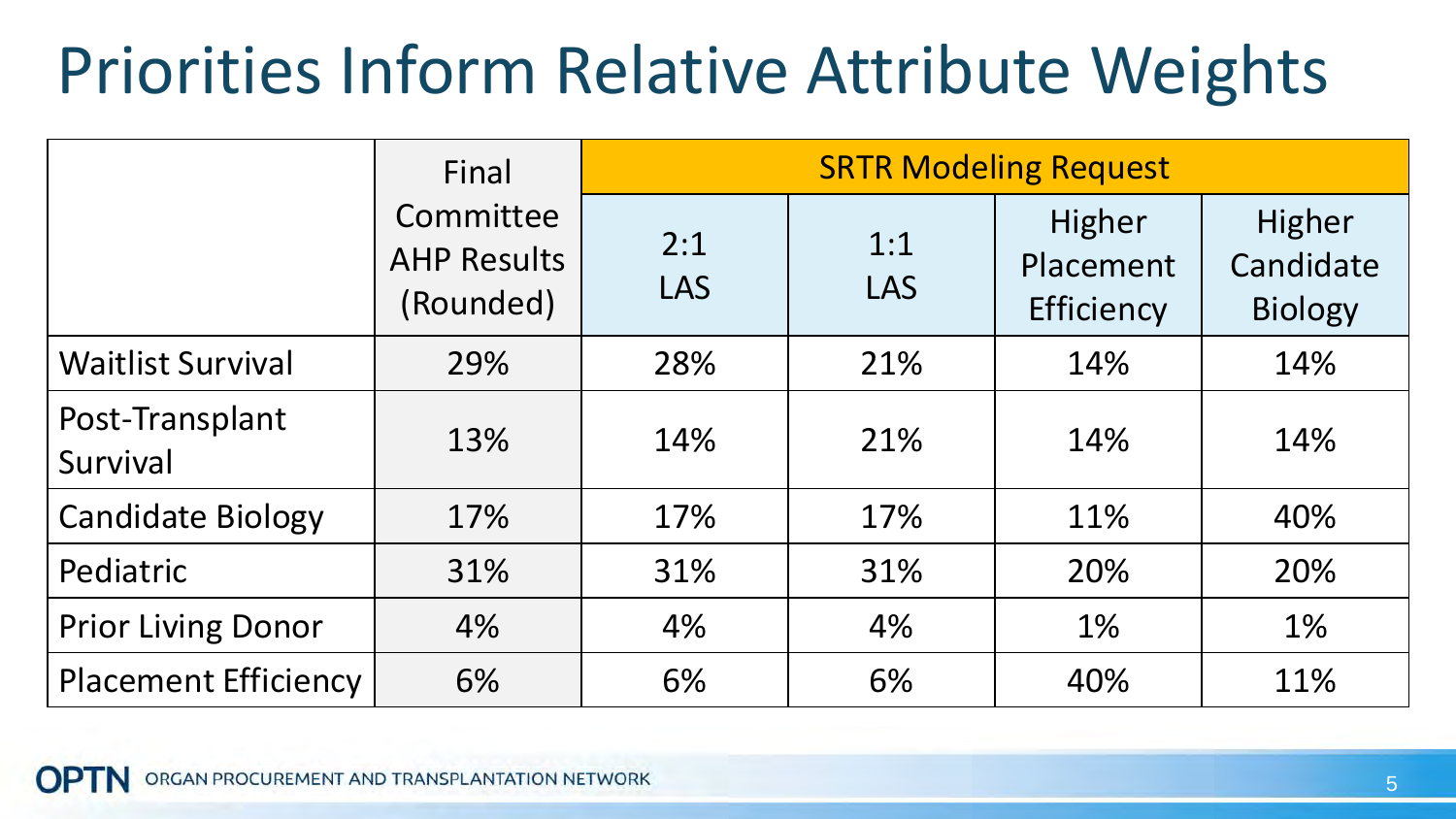## Each Attribute is Defined by a Rating Scale

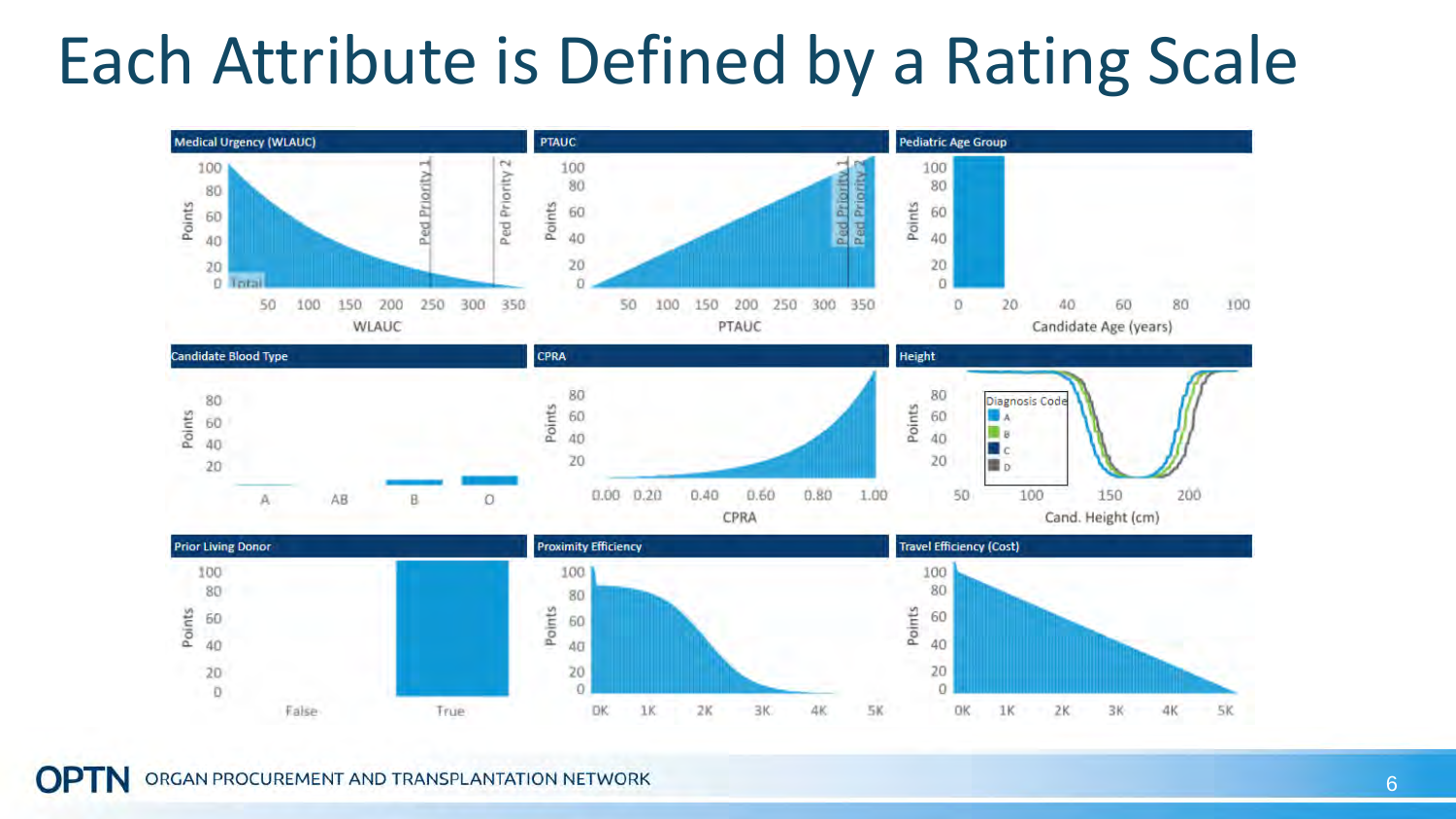# Medical Urgency Rating Scale



Nonlinear curve gives more of a boost to candidates with lower waitlist survival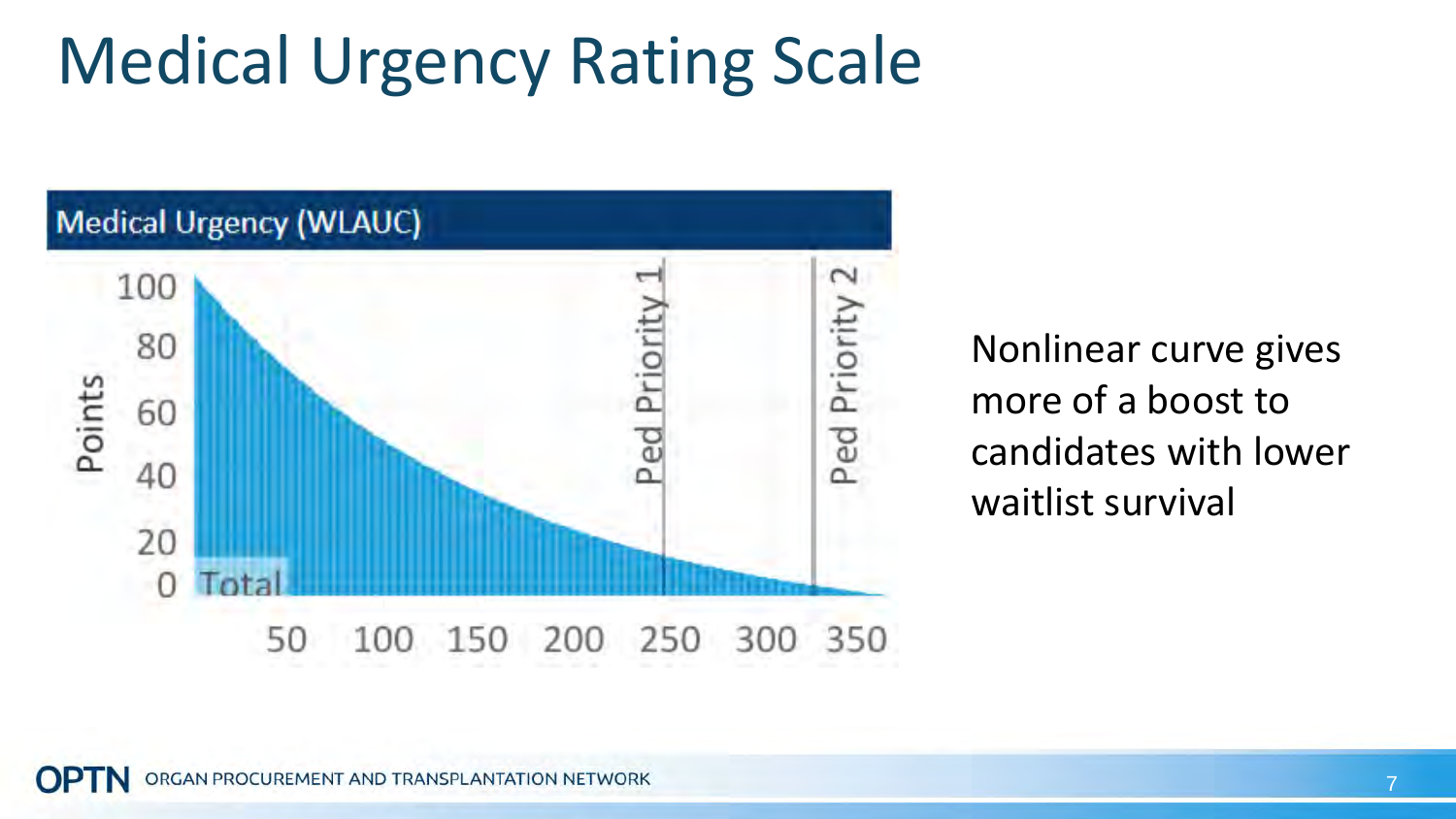## Post-Transplant Survival Rating Scale



Linear curve gives more points to candidates expected to live up to a year after transplant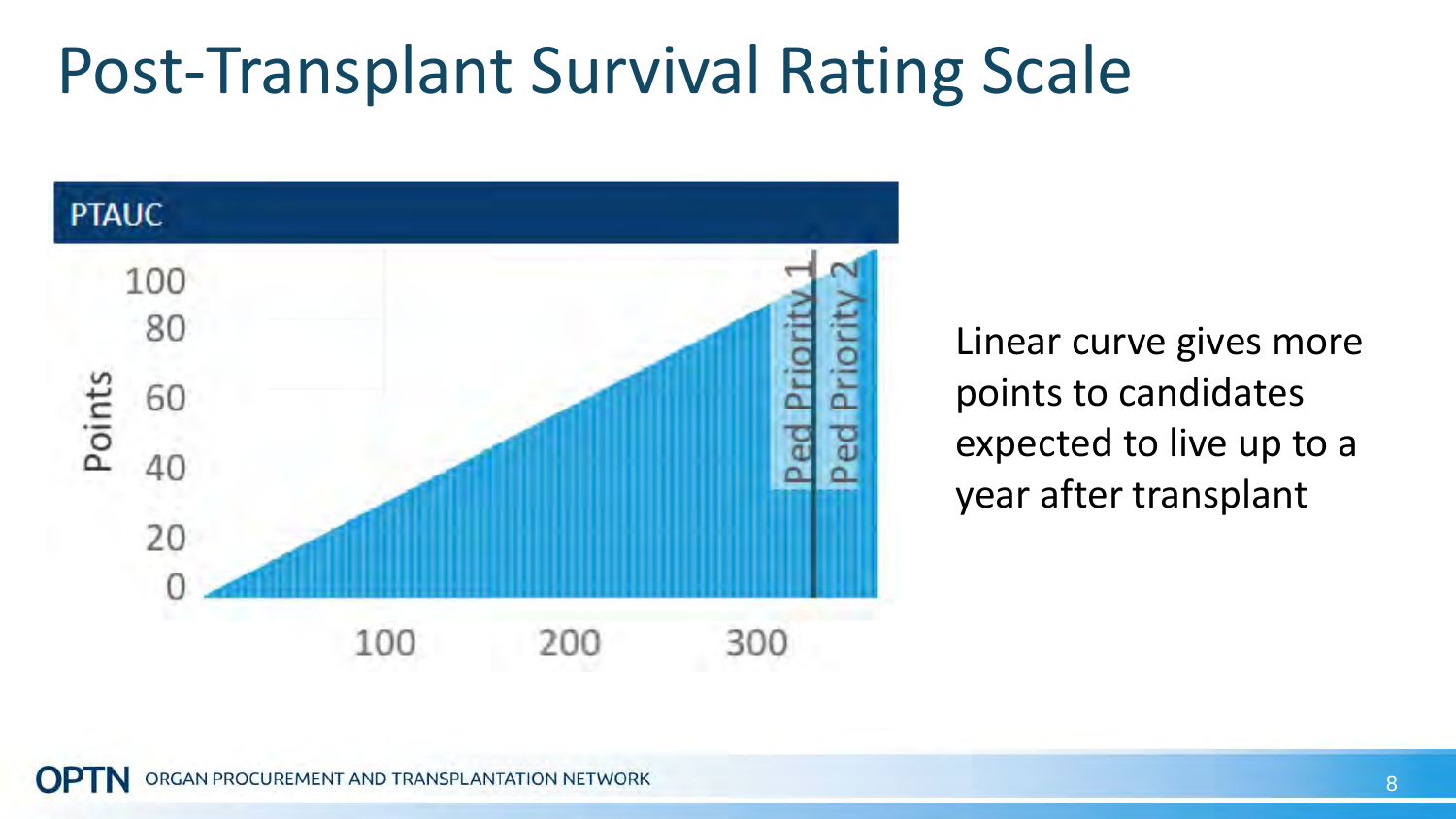# Candidate Biology Rating Scale



- Blood type
- Sensitization
- **Height**

Steep curve gives more of a boost to candidates who are most biologically disadvantaged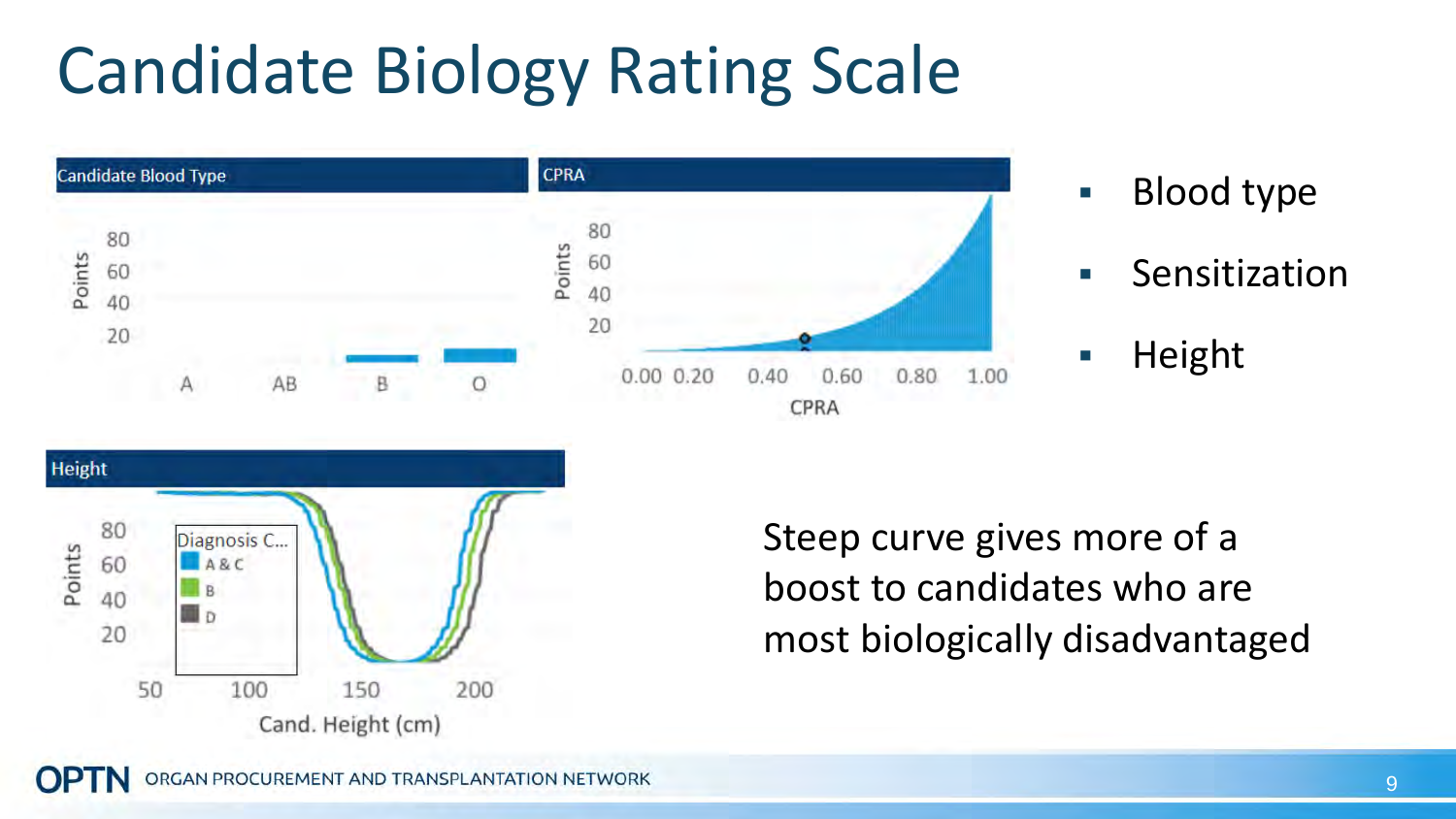## Travel Cost Efficiency Rating Scale



Multi-linear shape represents increases in organ transportation costs at farther distances from the donor hospital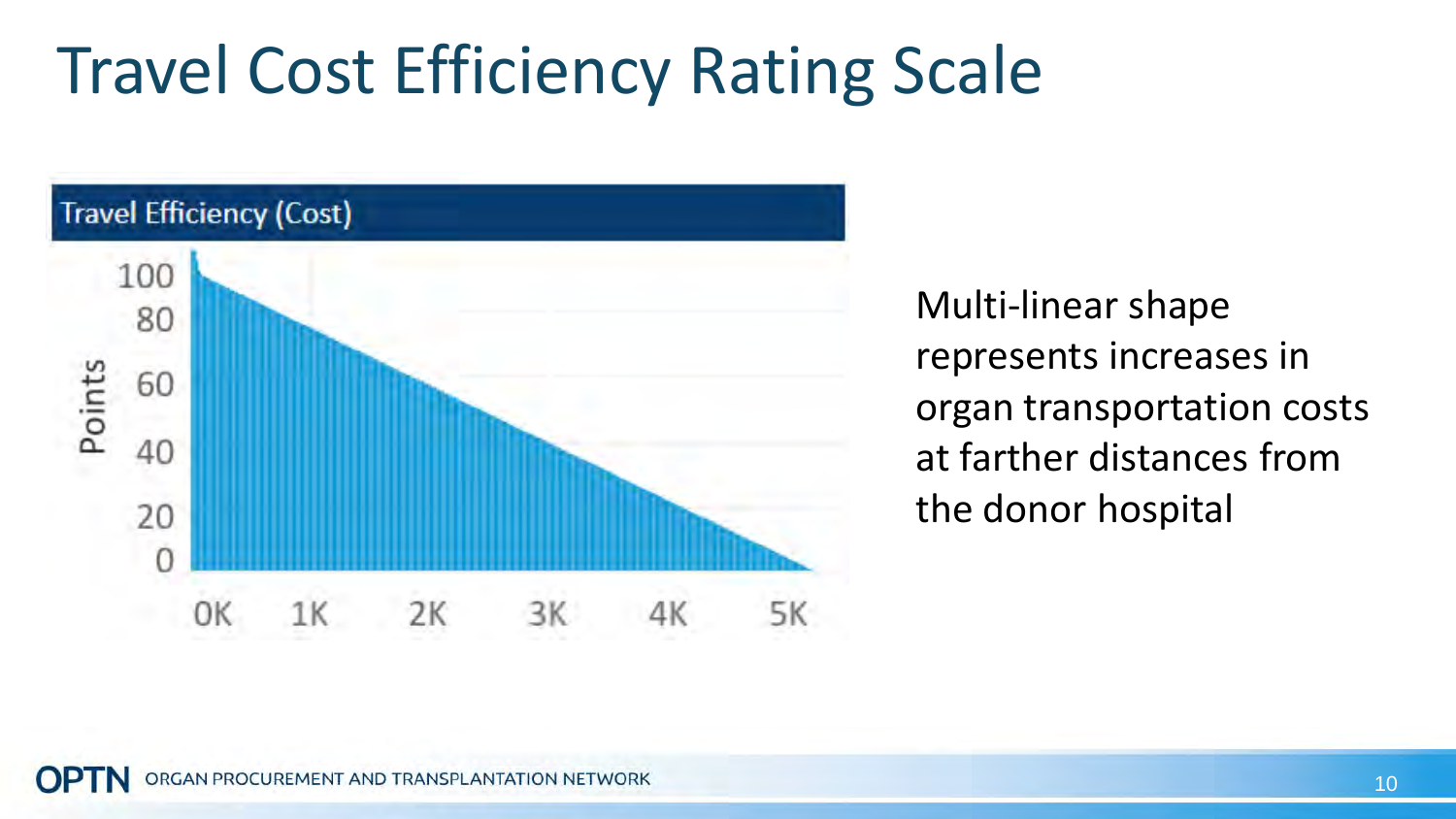# Proximity Efficiency Rating Scale



Multi-curve shape represents increases in inefficiencies (other than costs) at farther distances from the donor hospital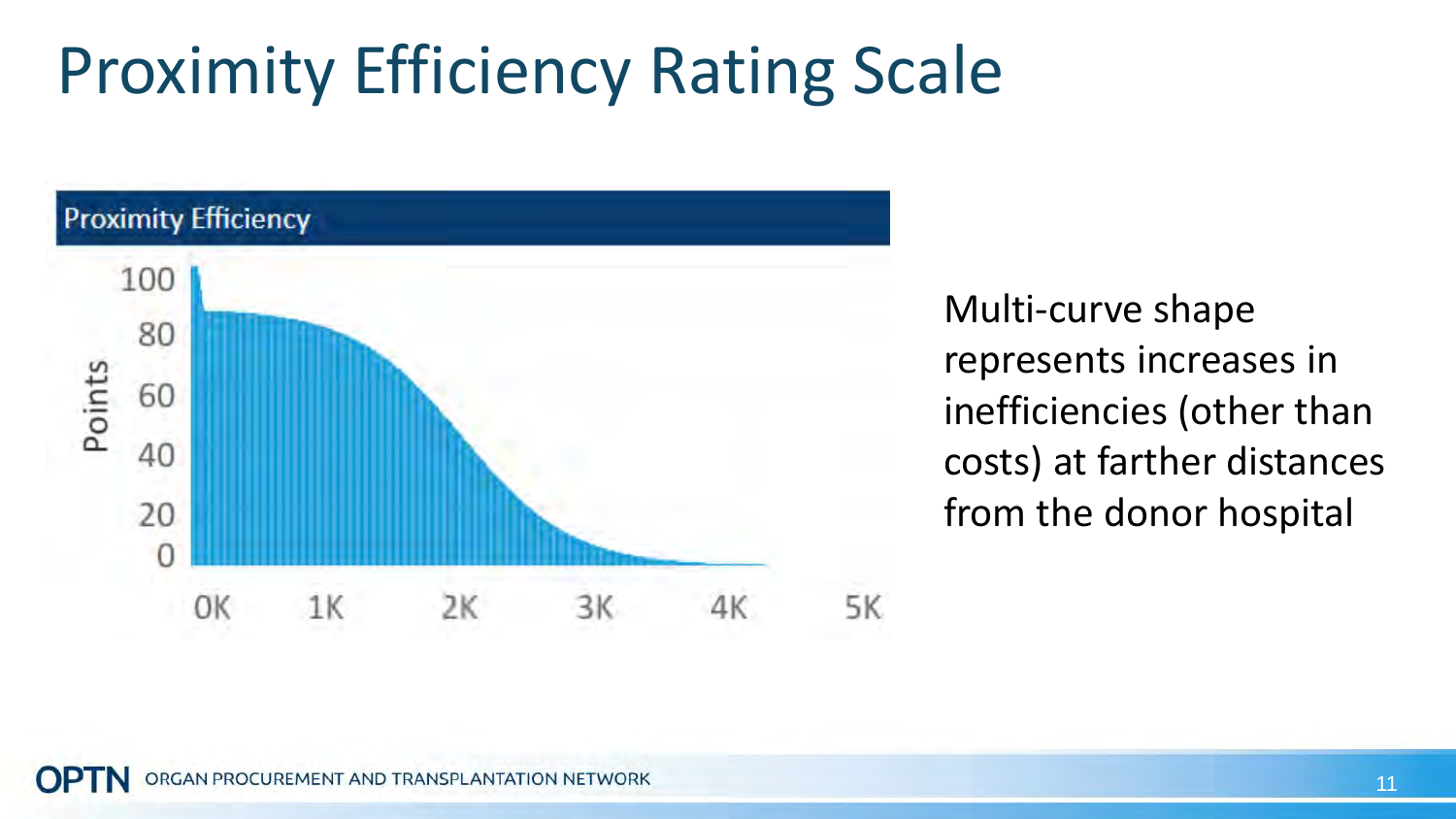## Prior Living Lung Donor & Pediatric Rating Scales



#### All prior living lung donors get the same boost All pediatric candidates get the same boost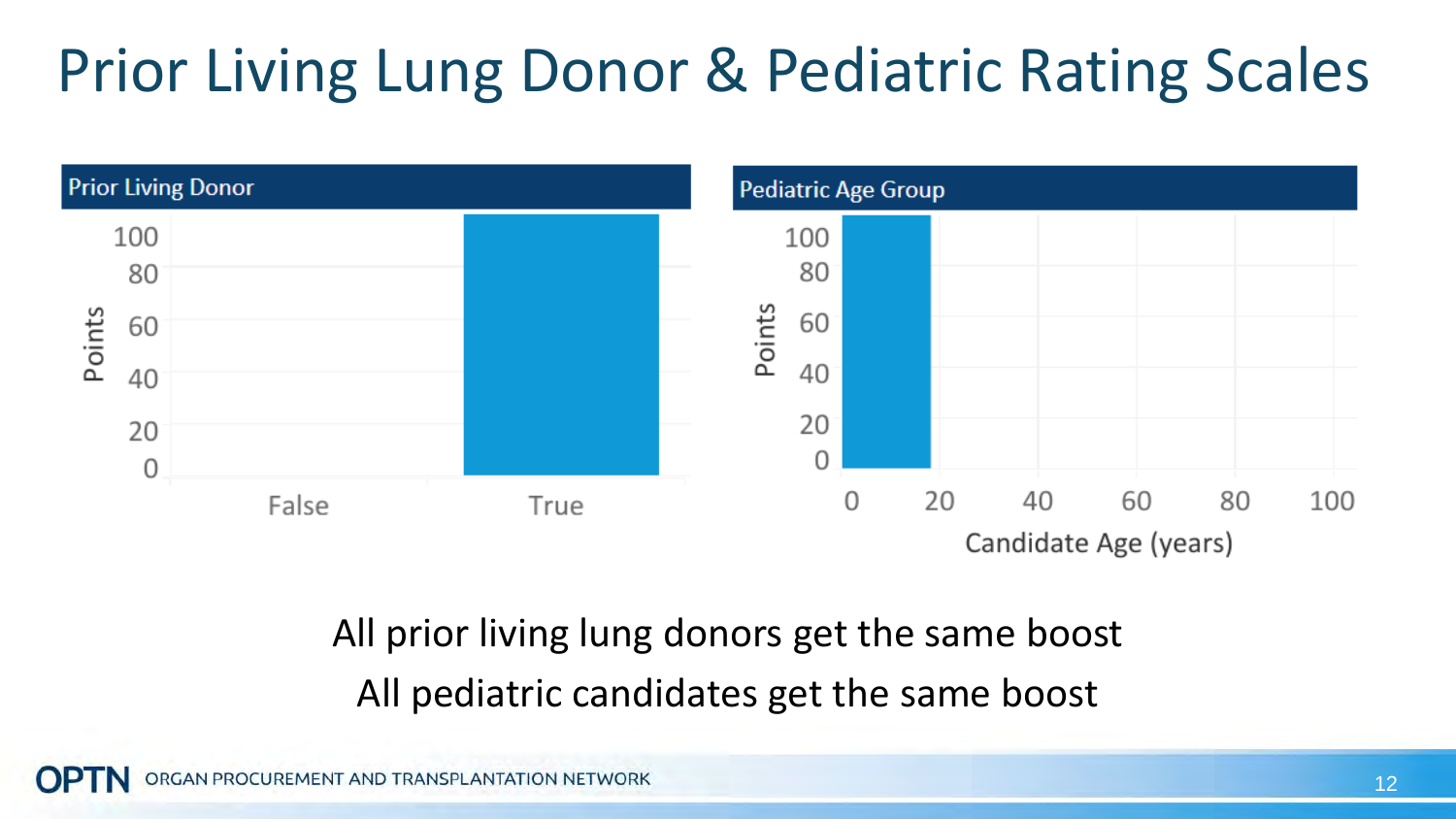## Interactive Tool to Inform Decision-Making

Interactive Tableau dashboard tool available to simulate comparisons and match runs

- **EXED 10 Change weights to see match run ordering**
- Compare current match run with composite allocation score
- **EXECOMPARE TWO candidates by selecting** clinical criteria
- **EXEC** Calculate scores with different rating scales
- Display candidates equity and utility scores with different weights